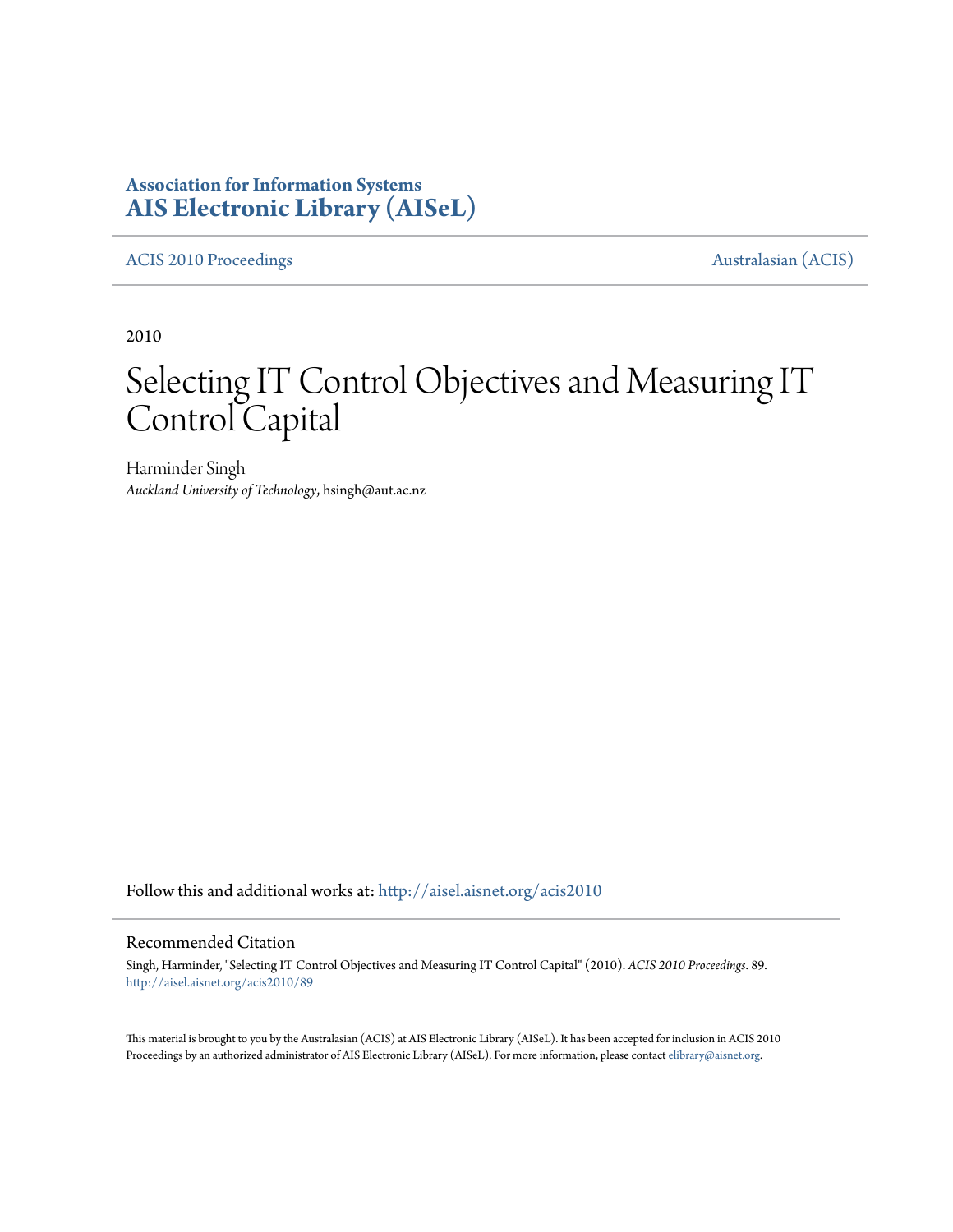# **Selecting IT Control Objectives and Measuring IT Control Capital**

Harminder Singh Faculty of Business & Law Auckland University of Technology Auckland, New Zealand Email: harminder.singh@aut.ac.nz

## **Abstract**

*COBIT is a well-known framework for IT governance, and provides an extensive list of control objectives for IT managers. However, anecdotal evidence shows that many organizations that use COBIT do not implement the entire framework. Instead, they focus their efforts on only some of COBIT's control objectives. We argue that this could be due to the bounded rationality of IT managers, which affects their ability to assess the outcomes of control, and the diminishing returns from implementing controls, because of enforcement costs incurred to control shirking. Managers would thus find it useful if the various control objectives could be ranked, so that they could prioritize their efforts. We use network analysis to identify the most central control objectives in COBIT. We also discuss the development of a measure of "control capital" to capture the level of control an organization achieves after implementing a particular set of controls. Future research will test the empirical validity of this measure.* 

#### **Keywords**

governance, control, capital, network analysis

## **INTRODUCTION**

As the use of information technology (IT) in organizations has expanded, both IT and functional managers have become increasingly concerned about IT governance. This is driven by the greater risks of using IT: modern information systems are more integrated and heterogeneous, and can be accessed by a wide range of organizational members (Markus, 2000). These risks, which include poorly-integrated infrastructure, These risks, which include poorly-integrated infrastructure, unstandardized data and workarounds (Sherer & Alter, 2004; Westerman, 2006) are aggravated by the uncertain benefits and irreversible costs of IT adoption decisions (Fichman, 2004).

While earlier research on IT governance examined the different governance structures organizations use and the contingencies that influenced their choice (Brown & Magill, 1994; Brown, 1999; Brown & Grant, 2005; Weill, Soh & Sia, 2007; Sambamurthy & Zmud, 2000; Agarwal and Sambamurthy, 2002; Schwarz & Hirschheim, 2003), recent research has focused on the use of codified frameworks, such as COBIT (Control Objectives for IT)<sup>1</sup> and ITIL (IT Infrastructure Library), and their impacts. This shift is motivated by the widespread use of these frameworks by IT practitioners. However, the proliferation of such guidelines, their complexity, and the uncertainty over how they should be modified to fit the specific circumstances of each organization highlights the importance of identifying the key practices within these frameworks- that is, those that offer the most "bang for the buck". This question is further complicated by the relationships that exist between the IT processes in these frameworks. For example, some processes provide inputs for others, or use the outputs of other processes as their inputs. Some studies in this field have examined this question by surveying practitioners (e.g. Debreceny & Gray, 2009; Kim, Phelps & Milne, 2006). This paper attempts a different approach to answering it. Focusing on the pattern of relationships within COBIT, I use network analysis to identify the most central control objectives within it.

A second question addressed in this paper is how the level of IT governance in an organization can be assessed after it has deployed a control framework. Currently, it is difficult to quantify the impacts of implementing IT governance controls. They are often perceivable only in the negative: that is, when no IT-related "problems", such as delayed projects, budget over-runs, conflicts with vendors, security breaches, loss of data, or dissatisfied users, take place. Building on the concepts of social capital, which refers to the level of resources that can be accessed by individuals (Lin, 1999), and process capital, which estimates the value of organizational processes

 $\overline{a}$  $1$  COBIT is a framework that lists best practices on the types of controls required for managing a firm's IT assets. It was developed by the Information Systems Audit and Control Association (ISACA) and the IT Governance Institute (ITGI).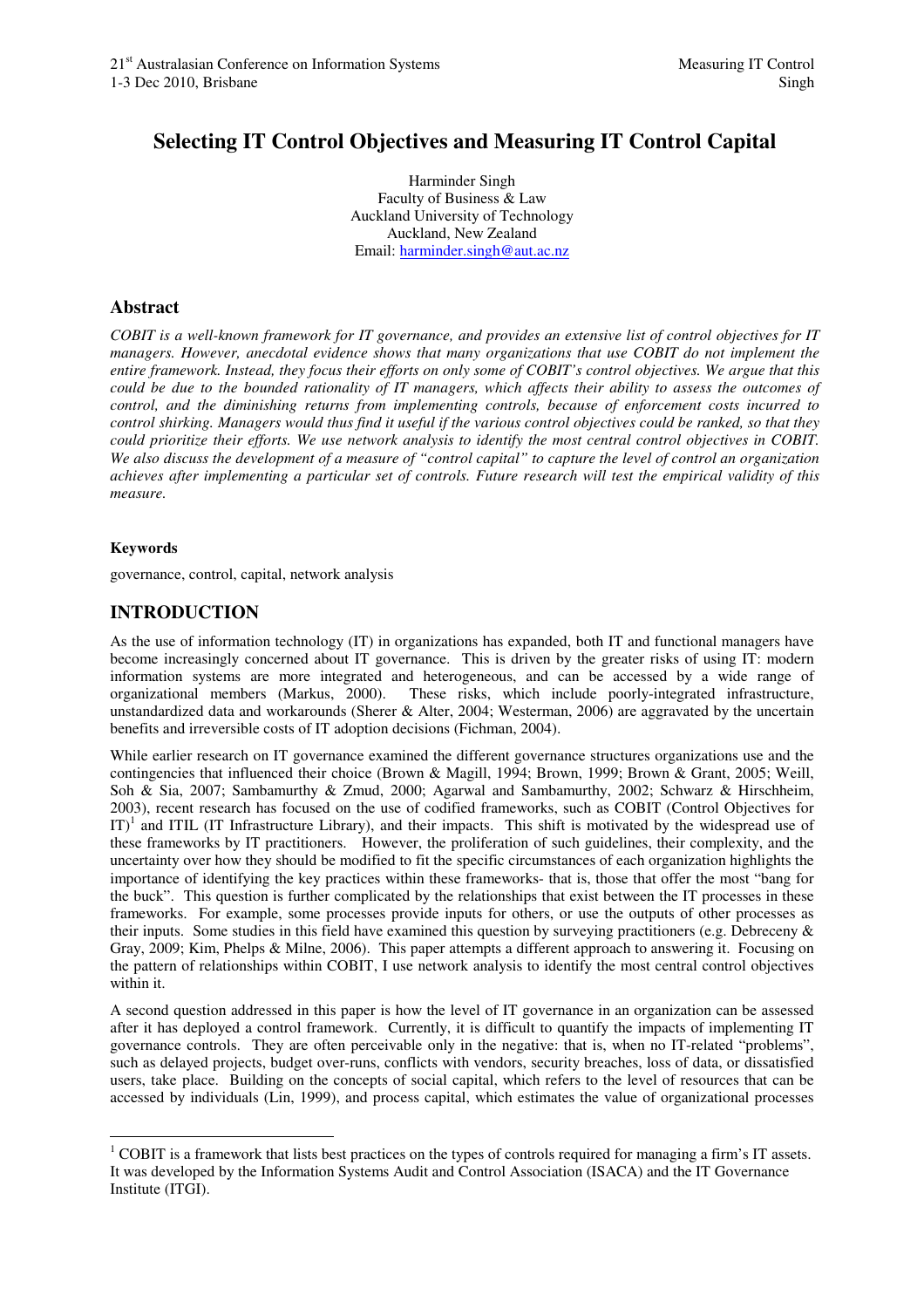(Johnson, 1999), I define "control capital" as a measure of the level of control in an organization's IT portfolio, in terms of how extensively it uses COBIT. This approach builds on the knowledge embedded within COBIT, which is the basis on which the various control objectives have been structured into a framework. In short, since the control processes with the highest centrality in COBIT contribute the most to increasing the level of IT governance in an organization, an organization's control capital can be assessed by looking at the specific control processes it has deployed.

I begin by discussing some recent research on the practice and consequences of IT governance, and propose some reasons why IT managers adopt these frameworks at different levels of comprehensiveness. Next, I show how network analysis can be used to help these managers decide which control objectives they should focus their efforts on. I then illustrate my concept of "control capital" by comparing it to process capital and social capital. Finally, I discuss the limitations of this study and offer some future directions for research.

## **USE OF IT GOVERNANCE FRAMEWORKS**

 $\overline{a}$ 

Broadly defined as an organization's IT-relevant decision-making structure, IT governance has been found to be significantly positively correlated with firm performance (Weill, 2004), and to affect the returns firms receive from their IT investments (Gu, Xue, & Ray, 2008). Prior literature on IT governance has discussed the variety of structures organizations can use to manage their IT resources (e.g. Warkentin & Johnson, 2006; Weill & Broadbent, 1998), and the contingencies that influence the choice of governance structures (Brown & Grant, 2005), such as economies of scope and absorptive capacity (Sambamurthy & Zmud, 1999), firm culture and vision (Brown & Magill, 1994), and the level of globalization (Weill, Soh & Sia, 2007).

More recently, some researchers (e.g. Milne & Bowles, 2009; De Haes & Van Grembergen, 2008; Debreceny. 2006; Kim, Phelps & Milne, 2006; Guldentops, Grembergen & De Haes, 2002; Liu & Ridley 2005; Nicho & Cusack, 2007) have studied the use of externally-developed and rigorously-codified frameworks for IT governance, such as COBIT and ITIL. These are auditable lists of requirements that organizations are recommended to adopt, so that their IT systems remain usable and useful, as well as aligned with their business<sup>2</sup>. The use of these frameworks increased (see Table 1 below) as concern grew in the early 2000s over the lack of internal controls in publicly-traded firms in the US. This anxiety led to the passage in the United States of the Public Company Accounting Reform and Investor Protection Act of  $2002<sup>3</sup>$ , whose Section 404 requires public firms to evaluate and report the viability of their system of internal controls in their regulatory submissions. The Act's emphasis on enhancing internal control spurred the use of COBIT and other similar frameworks to enhance the overall level of control of work processes, especially those related to financial and accounting information.

|                                                         | 2006     | 2005    | 2004     |
|---------------------------------------------------------|----------|---------|----------|
| <b>Balanced Scorecard</b>                               | 63.81\%  | 59.60%  | 59.16%   |
| Capability Maturity Model Integration                   | 30.00%   | 29.40\% | 18.85%   |
| Capability Maturity Model for Software                  | 25.00%   | 25.00%  | 18.32%   |
| Malcolm Baldrige Quality System                         | $9.29\%$ | 11.20%  | 6.54%    |
| People Capability Maturity Model                        | $7.62\%$ | 8.40%   | 3.40%    |
| Six Sigma                                               | 41.19%   | 38.20%  | 35.86%   |
| Lean Six Sigma                                          | 29.76%   | 19.80%  |          |
| <b>QPR</b> Scorecard (Corporate Performance Management) | 14.29%   | 14.60%  | 7.33%    |
| <b>Business Activity Monitoring</b>                     | 22.14%   | 20.20%  | 8.90%    |
| IT Infrastructure Library (ITIL)                        | 50.71%   | 38.40%  | $6.02\%$ |
| <b>ISO 9000x</b>                                        | 40.95%   | 43.80%  | 35.60%   |

Table 1. Use of Different IT Control and Performance Frameworks

 $2^2$  Some, such as ITIL, focus on the day-to-day operational aspects of providing IT services, so as to enhance their quality. They cover procedures such as providing a help-desk, rolling out software updates and managing IT security. Others, such as COBIT, take a different approach. Developed by auditing professionals, these guidelines emphasize balancing the risks and returns of IT use by putting in place a set of internal controls.  $3$  The Act is commonly known as "SOX", after its legislative sponsors, Senator Paul Sarbanes and Representative Michael Oxley.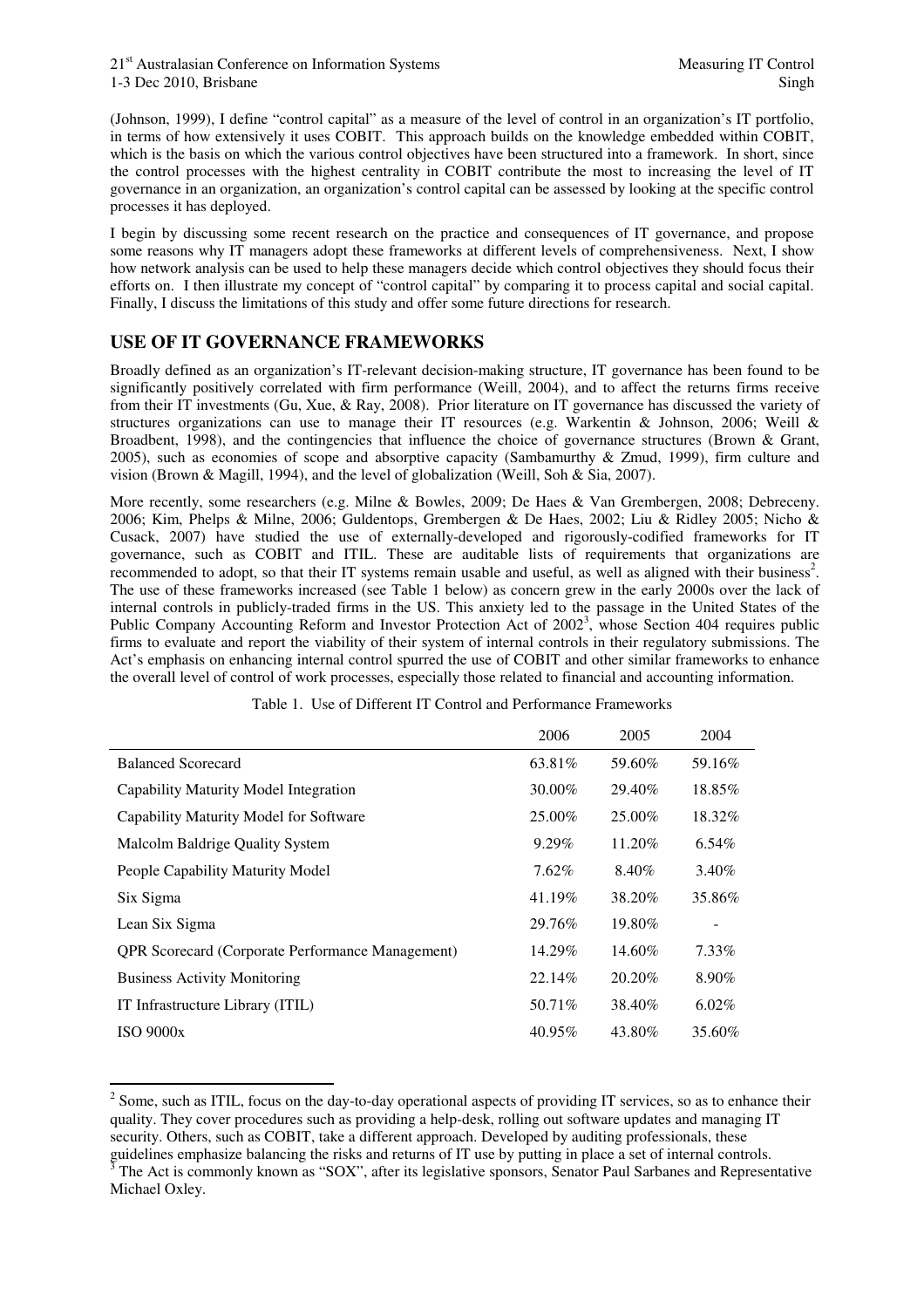21<sup>st</sup> Australasian Conference on Information Systems Measuring IT Control 1-3 Dec 2010, Brisbane Singh 3. Singh 3. Singh 3. Singh 3. Singh 3. Singh 3. Singh 3. Singh 3. Singh 3. Singh 3. Singh 3. Singh 3. Singh 3. Singh 3. Singh 3. Singh 3. Singh 3. Singh 3. Singh 3. Singh 3. Singh 3. Singh 3. S

| <b>COBIT</b>                                        | 5.48%   | $2.60\%$ | $1.31\%$ |
|-----------------------------------------------------|---------|----------|----------|
| Other $*$                                           | 6.19%   | $8.00\%$ | 24.35%   |
| None                                                | 23.10\% | 18.00%   | 12.30%   |
| European Foundation for Quality Management          |         |          | $2.09\%$ |
| Software Acquisition Capability Maturity Model      |         | -        | $3.14\%$ |
| <b>System Engineering Capability Maturity Model</b> | -       | -        | 5.24%    |

*\*: "Other" includes COBIT (2004, 2005 & 2006 surveys) and ITIL (2004 survey). The data is from Information Week's annual survey of IT executives. Data from the 2007 and 2008 surveys is in the process of being procured.* 

Despite the extensive and detailed guidance in governance frameworks, a recent survey found that half of the organizations that use such frameworks use them as a reference source, with only about a third applying them strictly (Information Technology Governance Institute, 2008). Similarly, Debreceny & Gray (2009) found that only about 16% of the firms they surveyed were intensive users of COBIT. One reason for this could be that a subset of COBIT's control processes provided most of the desired governance benefits. Kim and his colleagues (Kim et al., 2006; Kim et al., 2007) found that the organizations that saw themselves as high-performers in terms of IT used only a few controls. These "foundational controls" focused on change management, access management, and error management procedures.

A behavioural theory perspective (March & Simon, 1958; Cyert & March, 1963) provides alternative explanations as to why these frameworks are not adopted exhaustively. First, because IT managers are boundedly rational, they could decide to "satisfice", not maximize, the extent to which their IT portfolios are governed. Instead of aiming to control all aspects of their portfolio rigorously, they could target a "good enough" level of governance by putting in place only some controls. Second, there could be diminishing returns from deploying controls, if the costs of enforcing them (such as preventing individuals from shirking) are greater than their benefits. There may thus be an "inverted-U"-shaped relationship between the intensity of controls applied and the actual level of control achieved. As more and more controls are put in place, the level of control achieved increases at first but after reaching a peak, begins to decline. This would encourage IT managers to deploy the sub-set of controls indicated by the peak of the inverted U-shape. Third, bounded rationality leads to IT managers making imperfect assessments of the outcomes of control. They may overestimate the benefits that accrue from implementing IT controls and/or underestimate the costs of implementing and maintaining them. Alternatively, they may initially deploy all the controls in a framework, and then reduce the number of controls as they learn more about their respective costs and benefits.

#### **Control Capital**

The preceding paragraph discussed a variety of reasons why IT practitioners will select only a subset of the controls recommended by IT governance frameworks. It will thus be useful for IT managers to find some way of deciding which controls they should choose. This study proposes one way of doing so: it applies network analysis techniques on the COBIT control framework, and identifies the control objectives that are highly central in COBIT as the core control objectives.

From a theoretical perspective, this exercise will help researchers develop a way of assessing an organization's level of IT governance. Currently, the effectiveness of IT-related controls is only obvious post-hoc and in the negative (i.e. no IT-related "problems", e.g. delayed projects, budget over-runs, conflicts with vendors, or dissatisfied users, take place). This makes is difficult to evaluate how well an organization is governing its IT investments. Counting the number of controls deployed for this purpose is inadequate, because each control's impact depends on which other controls are deployed. While some corporate governance researchers have used counts to evaluate the level of corporate governance (Bebchuk, Cohen & Ferrell, 2008; Gompers Ishii & Metrick, 2003), others have argued that such measures are prone to measurement error and have developed indices using principal components analysis (Larcker, Richardson & Tuna, 2007).

This study adopts an alternative perspective by developing the concept of "control capital" and measuring it with network analysis. The concept of control capital draws from the literature on process capital, which refers to the tacit knowledge embedded in an organization's corporate practices, procedures and trade (Johnson, 1999), and social capital, which can be defined as the resources embedded in a social structure which are accessed and/or mobilized in purposive actions (Lin, 1999).

These two forms of capital are relevant here because, over and above formal policies and practices, IT governance is built upon personal relationships within an organization (Agarwal & Sambamurthy, 2002; IT Governance Institute, 2003; Yu & Wu, 2008). Assessing the quality of a organization's IT governance by examining how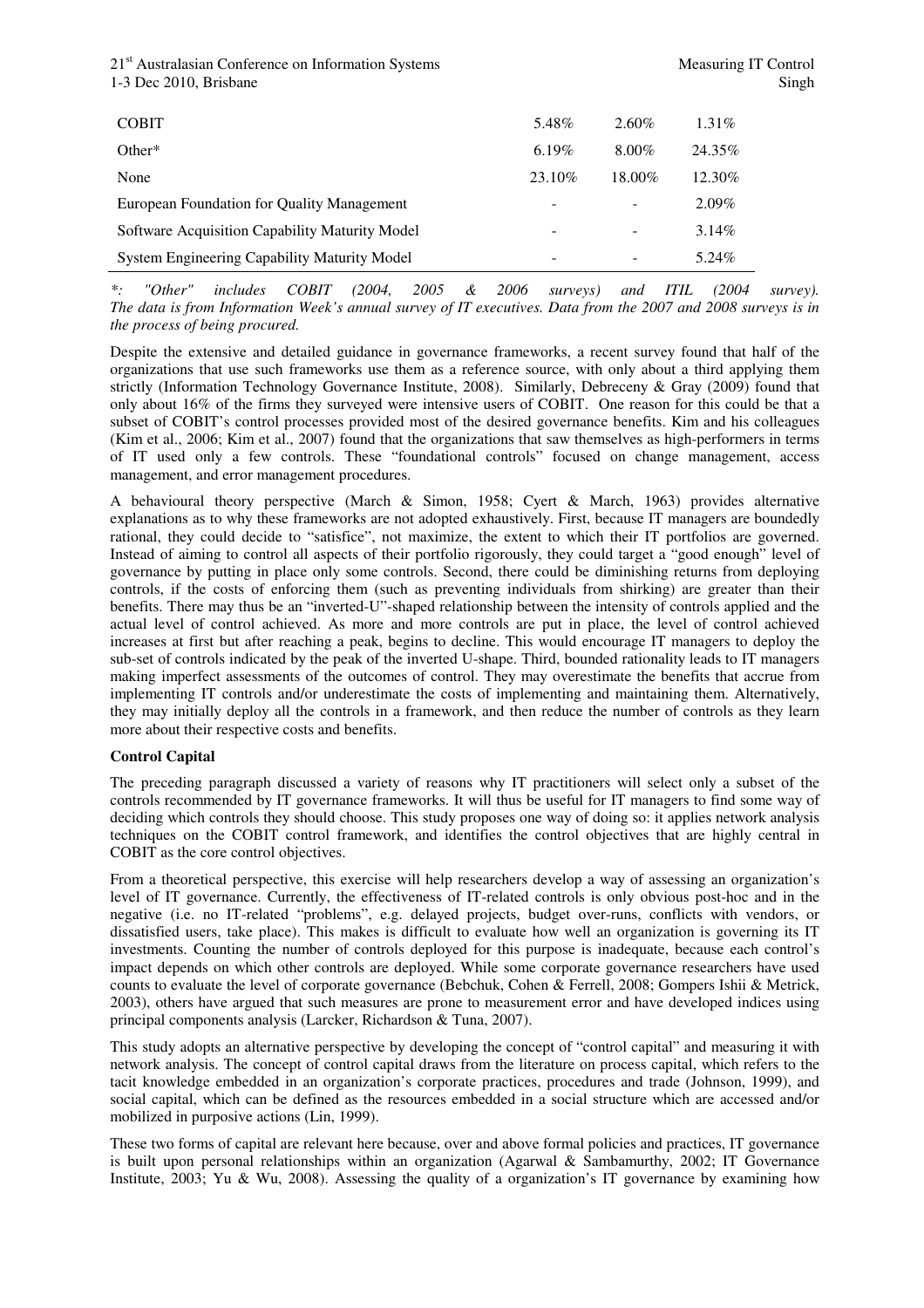many formal checks it has put in place may be convenient but it ignores the role of those in charge of carrying out these checks and how well they interact with each other.

One way of understanding the quality of the relationships in an organization is to examine the level of social capital, which is embedded in these. Its three aspects – structural, relational and cognitive – can be combined to create intellectual capital (Nahapiet & Ghoshal, 1998). The structure of an organization is key to understanding the notion of social capital, as it determines who has access to the valuable resources embedded in that structure (Lin, 1999) and who has the opportunity, motivation and ability to develop social capital (Adler and Kwon, 2002).

At the same time, it is also important to study how well the processes recommended by IT governance frameworks are being carried out. Process capita attempts to place a value on organizational processes, so that organizations can be compared based on their efficiency and effectiveness. The underlying idea is that processes are beneficial because they enable organizations to carry out their tasks, such as producing and delivering goods to their customers, and represents tacit, embedded knowledge (Johnson, 1999; Joia 2000; Kannan & Aulbur, 2004; Bontis 2004; Skandia, 1996). Process capital is thus considered part of an organization's intellectual capital and is part of its intangible assets (Edvisson & Malone, 1997).

Social and process capital are both forms of intangible capital. They are valuable to organizations because they can help them uncover their tacit attributes, which they can deploy to improve their performance, but are also difficult to measure. IT control is in the same category, as an insufficient amount of it would make it difficult for organizations to obtain value from their IT investments. Like social and process capital, IT control has various aspects – policies, individuals, and procedures – and managing their inter-relationships is crucial to achieving a high level of each form of capital. Each of these components also represents valuable embedded organizational knowledge that has been developed over time, as managers have learned from their experiences. Finally, all three are similar in that they can be measured in many different ways, with each being an incomplete snapshot.

Researchers have proposed various measures of process capital, For example, Johnson (1999) used a mixture of quantitative and qualitative indicators, such as throughput efficiency, while de Pablos (2002) suggested counting the number of ISO 9000 certifications. Skandia, a Swedish financial firm, has developed a tool, called the Skandia Navigator, to divide process capital into different types of capital, such as intellectual capital (Edvisson & Malone, 1997). Social capital has been measured with network analysis by examining dimensions such as the types and strength of ties in an organization and the ability of nodes to act as bridges to resources for other nodes. Other ways of measuring it include estimating the value of the resources in the network and the intensity of other dimensions, such as the relational and cognitive aspects.

Since network analysis is one of the tools used to measure social capital, we propose to do the same with control capital, so that a value can be placed on an organization's IT control environment. One possibility for improving our understanding of control capital would be to examine different ways of assessing IT control capital by drawing on prior studies in the other two domains. Here, we make a start at doing so by using network analysis. The next section presents the data and methods that were used to determine the most central objectives in COBIT. The following section discusses the results and presents our future plans in this area.

## **DATA AND METHODOLOGY**

Network analysis is used to reveal patterns in relationships between entities, or to understand properties of entire networks, such as their density, sparseness or level of clustering. Some contexts in which it has been used include research networks (Reagans and McEvily, 2003), communication networks (Monge and Contractor, 2003) and influence networks (Meyer, 1994). It is an appropriate methodology in this context because the various control objectives in COBIT are related to each other: each of them is an input to or output from another objective. Thus, the objectives vary in terms of how many and which objectives they are linked to.

Analysing the position of each objective vis-à-vis all other objectives will reveal which COBIT objectives are the most central. That is, across all objectives, which objectives have the highest number of links with other objectives? Our contention is that these objectives are the core objectives in the COBIT framework. Compared to previous research that mainly looks at frequency counts of the individual COBIT objectives or self-assessments of COBIT use, network analysis allows us to use more of the information embedded within the framework to reveal its underlying architecture.

The entities that are linked together are called "nodes" in network analysis, while the relationships between the nodes are "ties" or "links". In the context of this paper, the links are directional, because COBIT objectives can be either inputs to or outputs from other objectives. In other contexts, such as studies of collaboration networks, links can be non-directional. While network analysis can be used to conduct a wide range of tasks, our focus here is on identifying the most central nodes. These central nodes are very well-integrated into the network. Other uses of network analysis include: identifying clusters or sub-communities within networks, locating nodes that have the same pattern of relationships (i.e. they are structurally equivalent), or uncovering unused connections.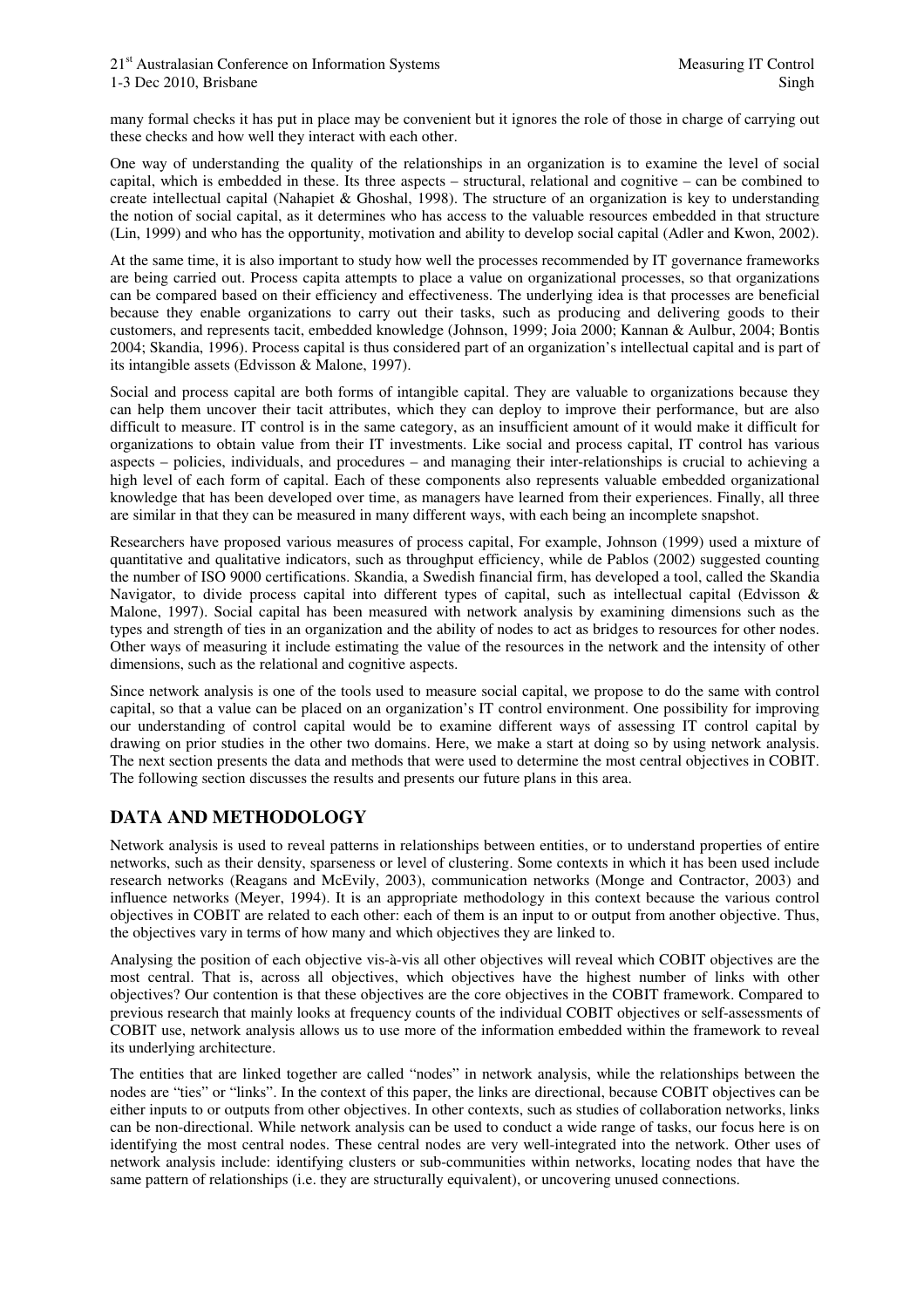The data for the network analysis comes from the COBIT version 4.1 framework (ITGI, 2007). It lists how each objective is related to the other objectives. For example, page 35 of the framework states that the outputs of Objective PO2 ("define the information architecture"), such as the data dictionary and the optimized business systems plan, are used as inputs for various objectives, including AI2 ("acquire and maintain application software") and PO3 ("determine technological direction"). In the same way, the outputs of other objectives are used as inputs for PO2; one example is AI7's post-implementation review.

This information was used to construct a square matrix, with the rows and columns containing all of the control objectives. The cells in the matrix were filled with 1 if there was a link between each pair of control objectives. Separate matrices were created for the "input" and "output" information. Although it was assumed that they would be mirror images of each other, this was not to be. A selection of the "output" matrix for the ME objectives is shown below (Table 2). The "1" in the intersection of the ME3 row and the ME4 column indicates that an output from the ME3 objective is used in the ME4 objective.

|                 | ME1 | ME2 ME3      |                   | MF4      |
|-----------------|-----|--------------|-------------------|----------|
| ME1             | 0   |              | $\mathbf{\Omega}$ | $\Omega$ |
| ME <sub>2</sub> | - 1 | 0            | $\mathbf{\Omega}$ |          |
| ME3             | - 1 | 0            | $\mathbf{\Omega}$ | 1        |
| MF4             |     | $\mathbf{0}$ |                   | 0        |

Table 2 "Output" Relationship Matrix for ME Objectives

These matrices were then used as inputs into UCINet (Borgatti, Everett, and Freeman. 2002) and NetDraw (Borgatti, n.d.) UCINet is used to create networks based on the data matrices and analyse them, while NetDraw is used to visualize the networks as graphs. Figures 1 and 2 below depict the networks that were revealed by the analysis of the COBIT framework. These networks represent the links between the nodes as lines with arrows, indicating the directionality of the relationship between the objectives. For example, Figure 1 shows that outputs from node DS10 are used as inputs in DS 13, DS9 and DS8. At the same time, DS10 uses as its inputs the output from AI6 and ME1. The different colours of the nodes (red, blue, black and grey) represent the four COBIT domains: PO, AI, DS and ME.

It can be observed that:

- a) the two networks differ in the denseness of the links between the nodes;
- b) some nodes, such as DS1 and PO10, have relatively more links (i.e. are more "central" in the language of network analysis) to other nodes; and
- c) only some nodes are central in both networks.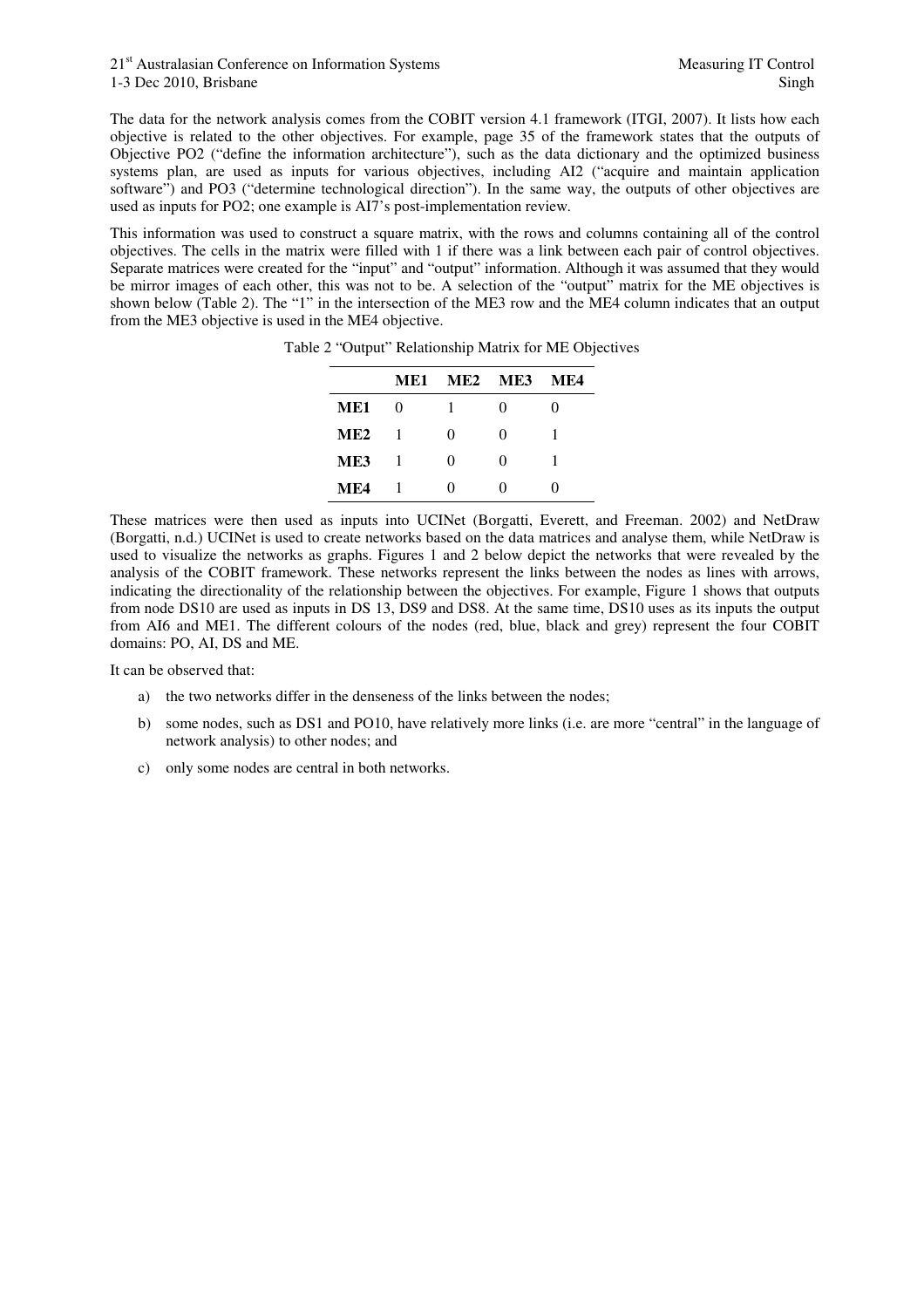



Figure 2 "Output" Network Diagram of COBIT Objectives

UCInet can be used to calculate multiple measures of centrality and the Freeman Betweenness Centrality measure was used for the purposes of this paper. Betweeness refers to the number of times that a node lies along the shortest path between two other nodes. The table below (Table 3) lists the betweenness scores for all of the nodes in both networks. The scores are correlated at 0.890, and the numbers in bold are the highest scores in each network. Among these high-scoring COBIT objectives, the four that are common to both networks are:

- ME1 Monitor and evaluate IT performance
- DS1 Define and manage service levels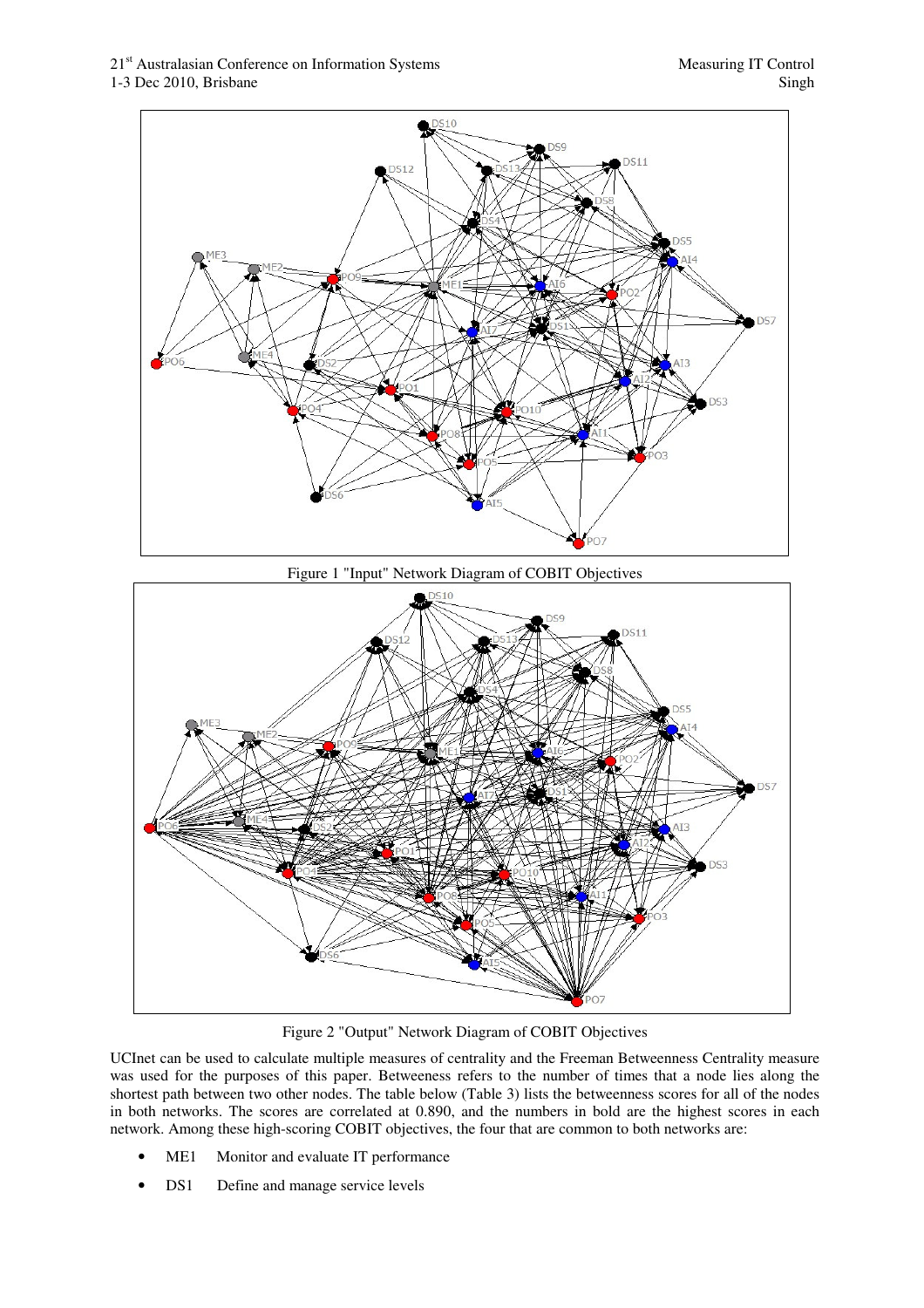21<sup>st</sup> Australasian Conference on Information Systems Measuring IT Control 1-3 Dec 2010, Brisbane Singh

- AI7 Install and accredit solutions and changes
- PO9 Assess and manage IT risks

Table 3 Betweenness Scores for COBIT Objectives Betweenness Scores COBIT ID "Input" Network "Output" Network AI1 2.69 2.28 AI2 2.772 1.602 AI3 2.423 1.411 AI4 3.377 2.227 AI5 0.891 0.647 AI6 6.095 3.845 AI7 **9.888 5.528**  DS1 **9.99 5.813**  DS10 0.176 0.145 DS11 0.268 0.288 DS12 0.173 0.177 DS13 0.876 0.641 DS2 1.123 0.993 DS3 1.329 1.315 DS4 3.008 2.147 DS5 1.944 1.583 DS6 0.205 0.038 DS7 1.001 0.487 DS8 1.958 1.528 DS9 0.699 0.559 ME1 **27.992 24.979**  ME2 2.052 1.255 ME3 3.03 0 ME4 2.654 0.379 PO1 9.074 4.319 PO2 4.814 2.783 PO3 1.002 1.039 PO4 5.57 13.685 PO5 4.739 3.111 PO6 3.03 3.305 PO7 0.795 1.851 PO8 3.508 7.437 PO9 **8.374 5.528**  PO10 5.53 2.19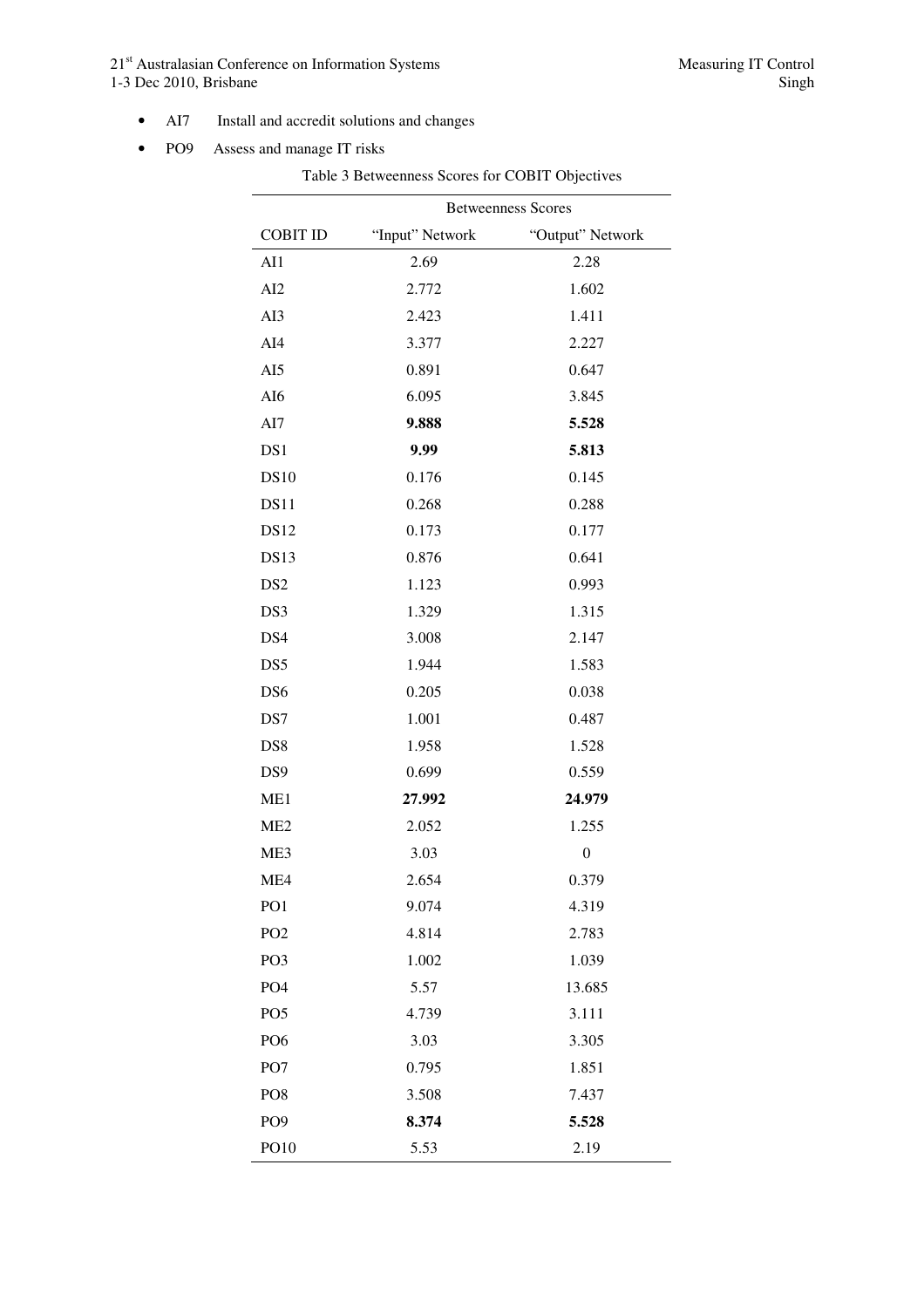#### **DISCUSSION AND CONCLUSION**

This study's objectives were to determine the most central control objectives in the COBIT IT governance framework, so as to evaluate the quality of IT governance in an organization. Control capital was conceived as a broader measure of the latter, as it incorporates the value of the relationships within an organization as well as the quality at which the processes were being carried out, unlike prior measures that essentially counted which components of governance frameworks had been put in place.

Moving beyond the formal aspects of governance, control capital encompasses social capital and process capital. Both of these can be measured in a number of different ways, but network analysis is especially useful in the case of social capital, as it directly reflects the relationships within an organization. Thus, it was adopted as a methodology in this study. However, the findings here provide only a limited perspective, as they are based only on the links between the control objectives, and not the relationships between those involved in the governance process, which would be a measure of social capital. The findings also do not measure the quality with which governance processes are being carried out, which would indicate the level of process capital. Thus, they reflect only part of the overall IT governance structure of an organization.

Nevertheless, the results of the network analysis are supportive of the actions of the IT managers reported in the ITGI's surveys. Not all COBIT objectives are "born equal", and some are more important than others. The reasons for this behaviour may be satisficing, learning, or a cost-benefit analysis, and it is difficult to argue either way without actual data from IT managers. One avenue of further research would be to examine whether the objectives that were found to be the most central in our analysis are the ones that are being put in place early on in IT control enhancement projects. Another issue would be to explore why the "input" and "output" networks differ from each other.

The next step in this research project will be to explore the different ways in which "capital" has been measured as a property of an entire network. Although initial searches of the literature have yielded little information, it may be that a combination of various properties of a network, in addition to node centrality, may help to differentiate the level of control capital. Ultimately, once the measure has been developed, it will be tested in various organizational contexts to determine its usefulness and validity by, for example, comparing it to qualitative measures and other quantitative indicators, such as the length of server down-time or the number of projects completed on schedule. It would be especially useful to follow the development of an organization's IT controls longitudinally so as to understand how IT control frameworks evolve over time.

In conclusion, this paper provides one avenue for researchers in IT governance to improve their understanding of organizational IT governance. As IT becomes pervasive, IT governance is increasingly important and more sophisticated approaches need to be developed to assess how well IT controls and practices are fulfilling their objectives.

### **REFERENCES**

- Agarwal, R. and Sambamurthy, V. (2002). "Principles and Models for Organizing the IT Function", MIS Quarterly Executive, (1:1), pp. 1-16.
- Adler, P.S. and Kwon, S-W. (2002). "Social Capital: Prospects for a New Concept", *Academy of Management Review*, (27:1), pp. 17-40.
- Bebchuk, L., Cohen, A. and Ferrell, A. (2009). "What Matters in Corporate Governance?", *The Review of Financial Studies*, (22:2), pp. 783-827.
- Bontis, N. (2004) "National Intellectual Capital Index: Intellectual Capital Development in the Arab Region", *Report produced by the Institute for Intellectual Capital Research for the United Nations Development Program.*
- Borgatti, S. P., M. G. Everett, L. C. Freeman. (2002). *UCInet for windows: Software for social network analysis*. Analytic Technologies, Harvard, MA.
- Borgatti, S. P. (not dated). *NetDraw*. Analytic Technologies, Harvard, MA.
- Brown, C. V. (1999). "Horizontal Mechanisms under Differing IS Organization Contexts," MIS Quarterly (23:3), pp. 421-454.
- Brown, C. V., and Magill, S. L. (1994). "Alignment of the IS Functions with the Enterprise Toward a Model of Antecedents," *MIS Quarterly* (18:4), pp. 371-403.
- Brown, A.E. and Grant, G.G. (2005) "Framing the Frameworks: A Review of IT Governance Research," *Communications of the Association for Information Systems*, (15), pp. 696-712.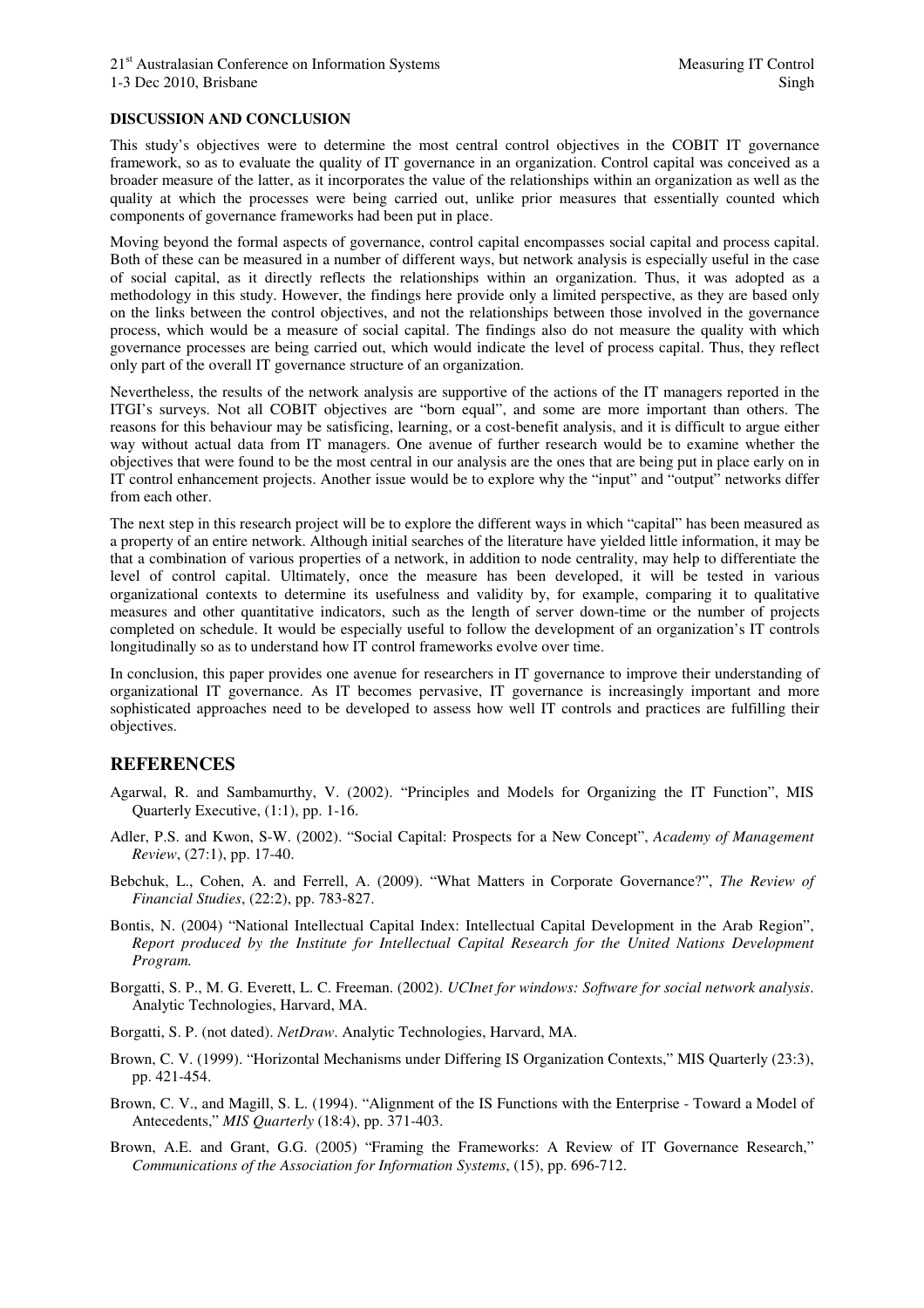- Bueno, E. (1998). "El capital intangible como clave estratégica de la competencia actual" *Boletín de Estudios Económicos*, (LIII:164), pp.207-229
- Cyert, R.M., & March, J.G. (1963). *A Behavioral Theory of the Firm*. Englewood Cliffs, NJ: Prentice-Hall.
- de Haes, S. and van Grembergen, W. (2008). "Analyzing the Relationship between IT Governance and Business/IT Alignment Maturity", *Proceedings of the 41st Annual Hawaii International Conference on System Sciences* (HICSS'08), pp. 1-10.
- de Pablos, P.O. (2002) "Evidence of intellectual capital measurement from Asia, Europe and the Middle East", *Journal of Intellectual Capital*, (3:3), pp. 287 - 302
- Debreceny, R. S. 2006. "Re-Engineering IT Internal Controls: Applying Capability Maturity Models to the Evaluation of IT Controls", *Proceedings of the 39th Annual Hawaii International Conference on System Sciences* (HICSS'06) Track 8, pp.196c.
- Debreceny, R.S. and Gray, G. (2009). "IT Governance and Process Maturity", *ISACA Journal*, (1)
- Edvinsson, L. and Malone, M. (1997) *Intellectual Capital*. New York: Harper Business
- Fichman, R. 2004, "Real Options and IT Platform Adoption: Implications for Theory and Practice", *Information Systems Research* (15:2), pp. 132–154.
- Gompers, P., Ishii, J. and Metrick, A. (2003). "Corporate Governance and Equity Prices," *The Quarterly Journal of Economics*, (118:1), pp. 107-155.
- Gu, B., Xue, L. and Ray, G. (2008). "IT Governance and IT Investment Performance: An Empirical Analysis," Downloaded from the *Social Science Research Network,* http://ssrn.com/abstract=1145102. (Last accessed on October 6, 2008)
- Guldentops, E., Grembergen, W. V. and de Haes, S. (2002). "Control and Governance Maturity Survey: Establishing a Reference Benchmark and a Self-assessment Tool", *Information Systems Control Journal*, (6), pp. 32–35.
- IT Governance Institute. (2007). *COBIT 4.1 Framework*, Rolling Meadows, IL: IT Governance Institute.
- ITGI (IT Governance Institute) (2008*) IT Governance Global Status Report*, Report published by ITGI and PriceWaterhouseCoopers, from www.itgi.org
- Kannan, G. and Aulbur, W. G. (2004) "Intellectual capital: Measurement Effectiveness", *Journal of Intellectual Capital*, (5:3), pp. 389 – 413
- Kim, G., Phelps, K. and Milne, D. (2006). "Prioritizing IT Controls for Effective, Measurable Security", *IT Process Institute Research Study*.
- Larcker, D. F., Richardson, S. A. and Tuna, A. I. (2007). "Corporate Governance, Accounting Outcomes, and Organizational Performance", *Accounting Review*. Available at SSRN: http://ssrn.com/abstract=976566
- Lin, N. (1999). "Building a Network Theory of Social Capital", *Connections,* (22:1), pp. 28-51.
- Liu, Q and Ridley, G. (2005). "IT Control In the Australian Public Sector: An International Comparison," *Proceedings of the 13th European Conference on Information Systems*, 26-28 May 2005, Regensburg, Germany.
- March, J.G., & Simon, H.A. (1958). *Organizations*. New York: Blackwell.
- Markus, M. L. 2000. "Conceptual Challenges in Contemporary Information Systems Research," *Communications of the AIS*, (3:1), Article No. 4.
- Meyer, G.W. (1994). "Social information processing and social networks: A test of social influence mechanisms", *Human Relations, 47,* 1013-1048.
- Milne, K. and Bowles, A. (2009). "Three tier maturity model of recommended IT governance practices, *IT Process Institute Research Study*.
- Monge, P. R. & Contractor, N. S. (2003). *Theories of Communication Networks*. New York: Oxford University Press.
- Nahapiet, J. and Ghoshal, S. (1998) Social capital, intellectual capital, and the organizational advantage, *Academy of Management Review* (23:2), pp. 242-266.